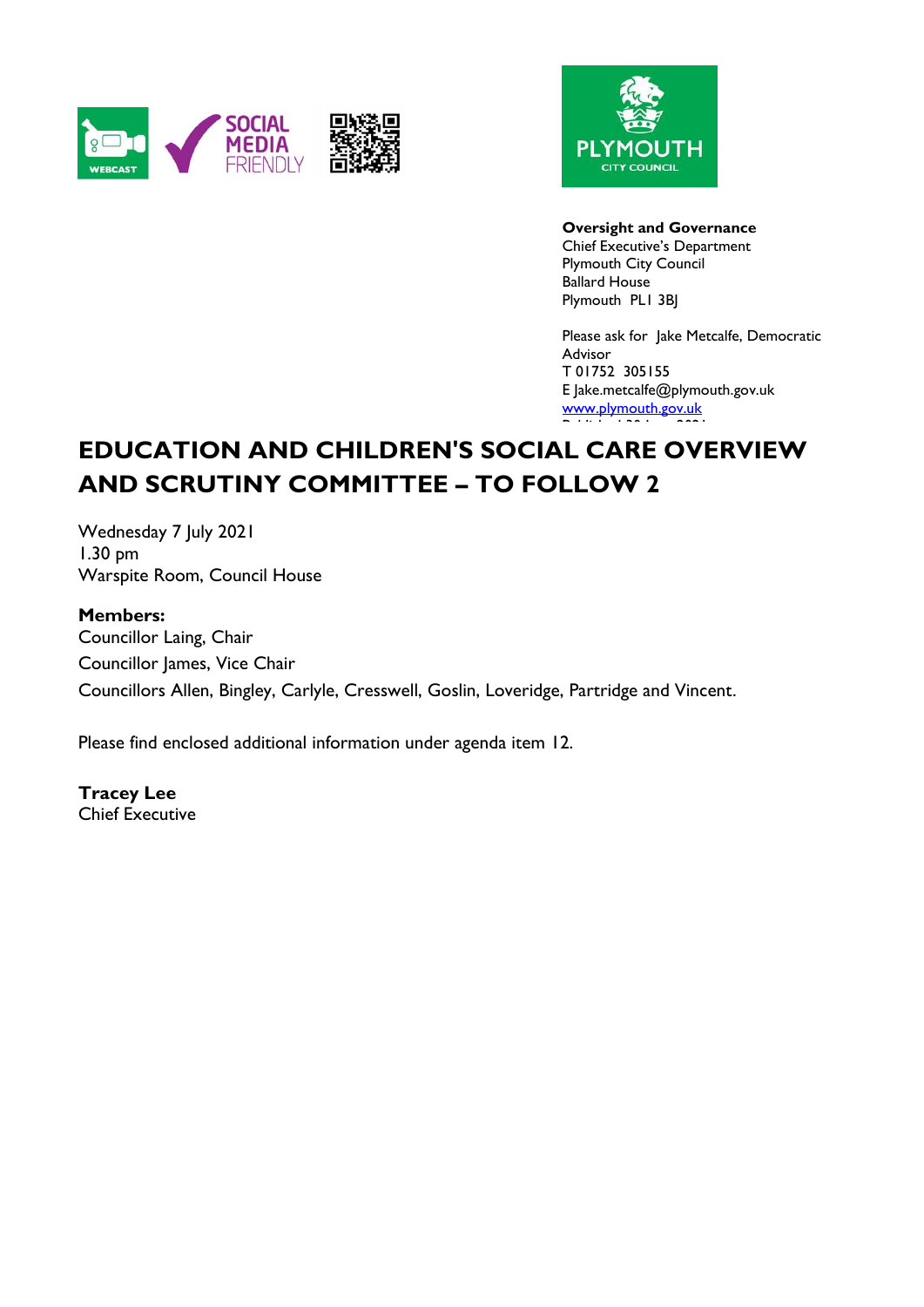# **Education and Children's Social Care Overview and Scrutiny Committee**

| 12. Everyone's Invited School and Safeguarding: | $(Pages I - 8)$ |
|-------------------------------------------------|-----------------|
|                                                 |                 |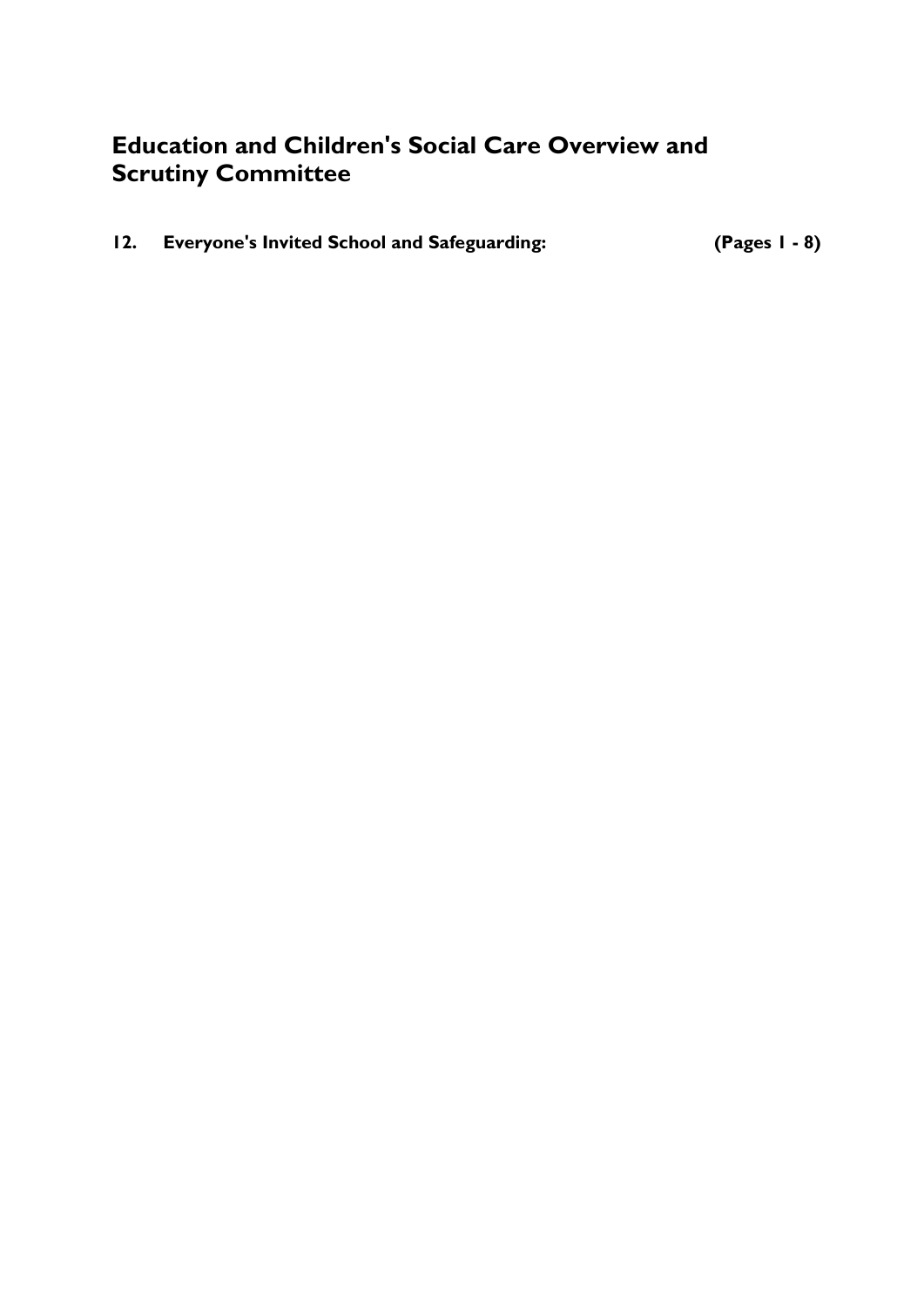# **Education and Children's Social Care Overview and Scrutiny Committee**



| Date of meeting:         | 07 July 2021                                        |
|--------------------------|-----------------------------------------------------|
| Title of Report:         | "Everyone's Invited" school and safeguarding issues |
| Lead Member:             | <b>Councillor David Downie</b>                      |
| Lead Strategic Director: | Alison Botham (Director for Childrens Services)     |
| Author:                  | Ming Zhang                                          |
| <b>Contact Email:</b>    | Ming.zhang@plymouth.gov.uk                          |
| Your Reference:          | For Information Report                              |
| Key Decision:            | No                                                  |
| Confidentiality:         | Part I - Official                                   |

# **Purpose of Report**

For information report on Ofsted Review of Sexual Abuse in Schools and Colleges.

#### **Recommendations and Reasons**

N/A a report for information

#### **Alternative options considered and rejected**

N/A a report for information

### **Relevance to the Corporate Plan and/or the Plymouth Plan**

The report outlines the Local Authority duties and implementation

### **Implications for the Medium Term Financial Plan and Resource Implications:**

No financial implications resulting from this to-note report

### **Carbon Footprint (Environmental) Implications:**

None

#### **Other Implications: e.g. Health and Safety, Risk Management, Child Poverty:**

*\* When considering these proposals members have a responsibility to ensure they give due regard to the Council's duty to promote equality of opportunity, eliminate unlawful discrimination and promote good relations between people who share protected characteristics under the Equalities Act and those who do not.*

This duty is part of our commitment to raise standards, aspiration and achieving for children and young people in Plymouth and to increase health, wellbeing and reduce health inequalities.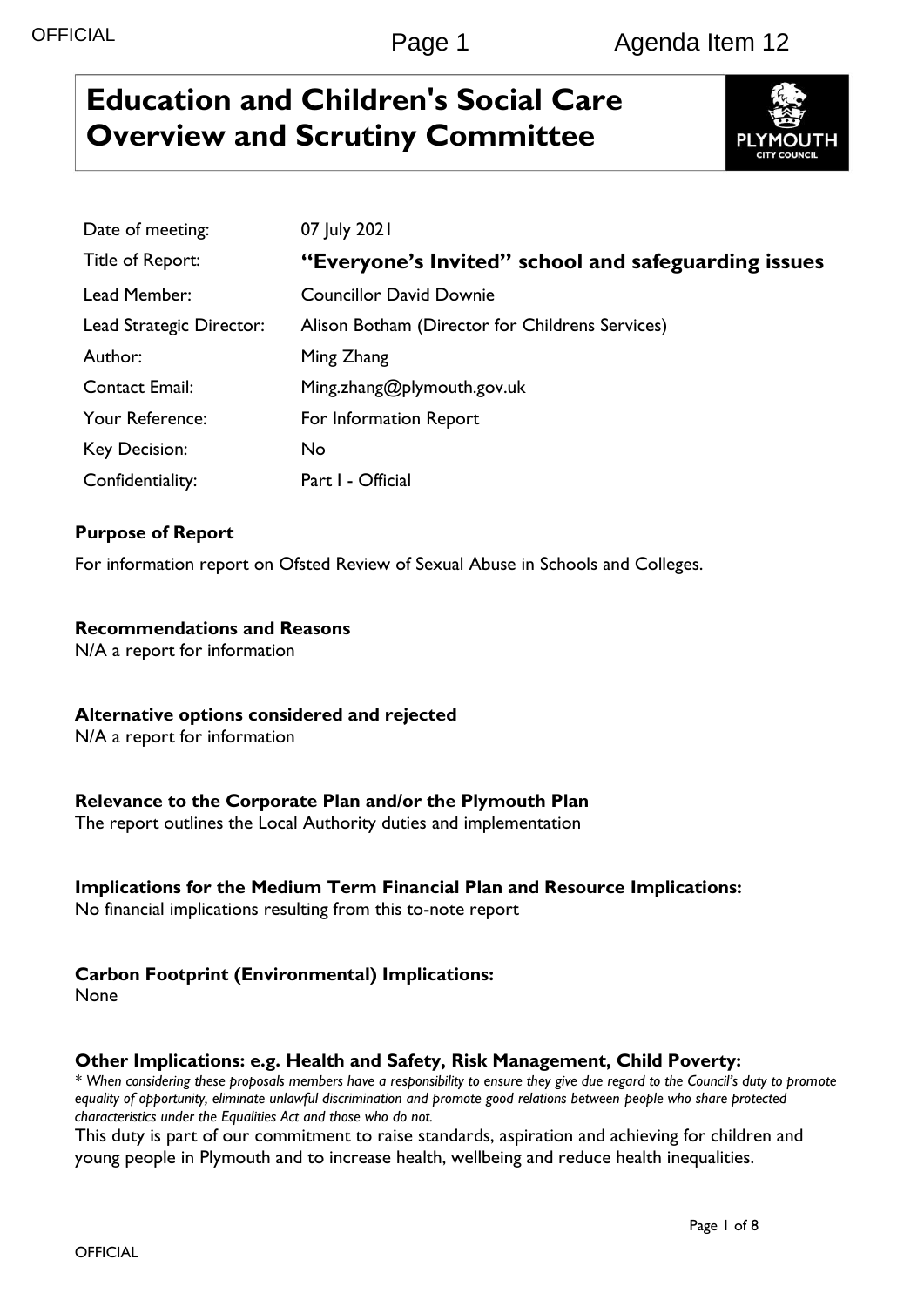|   | <b>Appendices</b>                            |             |                                                                                                                                                                                                                                                              |  |  |  |  |  |  |  |
|---|----------------------------------------------|-------------|--------------------------------------------------------------------------------------------------------------------------------------------------------------------------------------------------------------------------------------------------------------|--|--|--|--|--|--|--|
|   | <b>Ref. Title of Appendix</b>                |             | <b>Exemption Paragraph Number</b> (if applicable)<br>If some/all of the information is confidential, you must indicate<br>why it is not for publication by virtue of Part 1 of Schedule 12A<br>of the Local Government Act 1972 by ticking the relevant box. |  |  |  |  |  |  |  |
|   |                                              | 5<br>4<br>ō |                                                                                                                                                                                                                                                              |  |  |  |  |  |  |  |
| A | Briefing report title                        |             |                                                                                                                                                                                                                                                              |  |  |  |  |  |  |  |
| B | Equalities Impact Assessment (if applicable) |             |                                                                                                                                                                                                                                                              |  |  |  |  |  |  |  |

# **Background papers:**

*Please list all unpublished, background papers relevant to the decision in the table below. Background papers are unpublished works, relied on to a material extent in preparing the report, which disclose facts or matters on which the report or an important part of the work is based.*

| Title of any background paper(s) | <b>Exemption Paragraph Number</b> (if applicable) |                                                                                                                                                                                                         |  |  |  |  |  |
|----------------------------------|---------------------------------------------------|---------------------------------------------------------------------------------------------------------------------------------------------------------------------------------------------------------|--|--|--|--|--|
|                                  |                                                   | If some/all of the information is confidential, you must indicate why it<br>is not for publication by virtue of Part 1 of Schedule 12A of the Local<br>Government Act 1972 by ticking the relevant box. |  |  |  |  |  |
|                                  |                                                   |                                                                                                                                                                                                         |  |  |  |  |  |
|                                  |                                                   |                                                                                                                                                                                                         |  |  |  |  |  |
|                                  |                                                   |                                                                                                                                                                                                         |  |  |  |  |  |

# **Sign off:**

| Fin                                                                 | din.21.<br>22.39                                      | Leg | lt/369<br>07/29<br>0621 | Mon<br>$\mathsf{Off}$ |  | <b>HR</b> |  | <b>Assets</b> |  | Strat<br>Proc |  |
|---------------------------------------------------------------------|-------------------------------------------------------|-----|-------------------------|-----------------------|--|-----------|--|---------------|--|---------------|--|
|                                                                     | Originating Senior Leadership Team member: Ming Zhang |     |                         |                       |  |           |  |               |  |               |  |
| Please confirm the Strategic Director(s) has agreed the report? Yes |                                                       |     |                         |                       |  |           |  |               |  |               |  |
|                                                                     | Date agreed: 29/06/2021                               |     |                         |                       |  |           |  |               |  |               |  |
|                                                                     |                                                       |     |                         |                       |  |           |  |               |  |               |  |
| Cabinet Member approval: Councillor Dave Downie by email 29/6/2021  |                                                       |     |                         |                       |  |           |  |               |  |               |  |
| Date approved: 29/06/2021                                           |                                                       |     |                         |                       |  |           |  |               |  |               |  |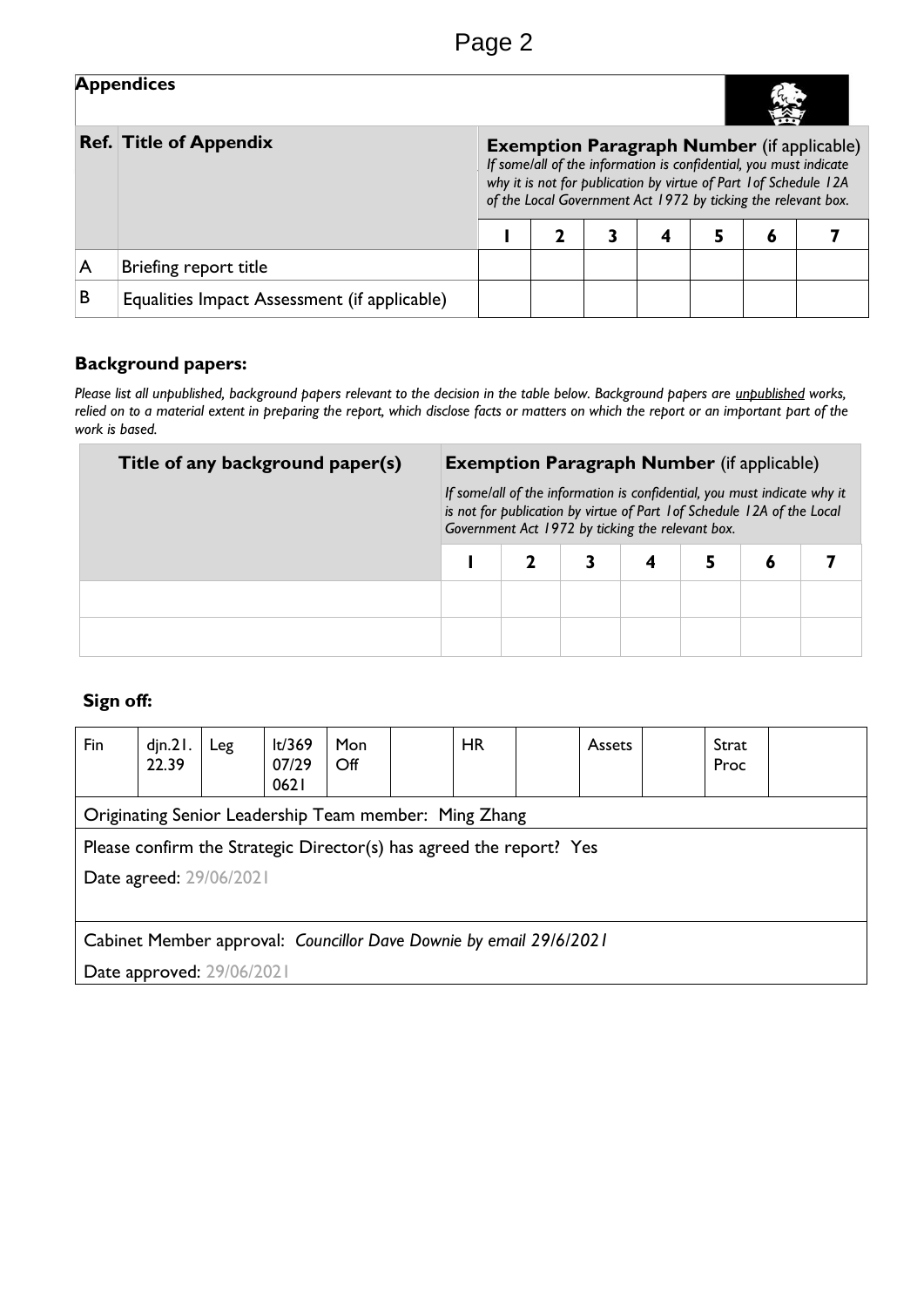# **OFSTED REVIEW OF SEXUAL ABUSE IN SCHOOLS AND COLLEGES**



Proposed Follow Up (EPS)

On 10<sup>th</sup> June Ofsted published a review of sexual abuse in schools and colleges. This was following the government request for a rapid review to be undertaken. The publication can be found at:

[https://www.gov.uk/government/publications/review-of-sexual-abuse-in-schools-and-colleges/review-of](https://www.gov.uk/government/publications/review-of-sexual-abuse-in-schools-and-colleges/review-of-sexual-abuse-in-schools-and-colleges)[sexual-abuse-in-schools-and-colleges](https://www.gov.uk/government/publications/review-of-sexual-abuse-in-schools-and-colleges/review-of-sexual-abuse-in-schools-and-colleges)

Ofsted were asked to report on:

- Safeguarding and curriculum
- Multi-agency safeguarding arrangements
- Victim's voice and reporting

Ofsted also considered information regarding the extent and nature of allegations and incidents, and knowledge/response of schools.

The report makes the following recommendations:

Recommendations for school and college leaders

School and college leaders should create a culture where sexual harassment and online sexual abuse are not tolerated, and where they identify issues and intervene early to better protect children and young people.

In order to do this, they should assume that sexual harassment and online sexual abuse are happening in their setting, even when there are no specific reports, and put in place a whole-school approach to address them. This should include:

- a carefully sequenced RSHE curriculum, based on the Department for Education's (DfE's) statutory guidance, that specifically includes sexual harassment and sexual violence, including online. This should include time for open discussion of topics that children and young people tell us they find particularly difficult, such as consent and the sending of 'nudes'
- high-quality training for teachers delivering RSHE
- routine record-keeping and analysis of sexual harassment and sexual violence, including online, to identify patterns and intervene early to prevent abuse
- a behavioural approach, including sanctions when appropriate, to reinforce a culture where sexual harassment and online sexual abuse are not tolerated
- working closely with LSPs in the area where the school or college is located so they are aware of the range of support available to children and young people who are victims or who perpetrate harmful sexual behaviour
- support for designated safeguarding leads (DSLs), such as protected time in timetables to engage with LSPs
- training to ensure that all staff (and governors, where relevant) are able to:
	- better understand the definitions of sexual harassment and sexual violence, including online sexual abuse
	- identify early signs of peer-on-peer sexual abuse
	- consistently uphold standards in their responses to sexual harassment and online sexual abuse.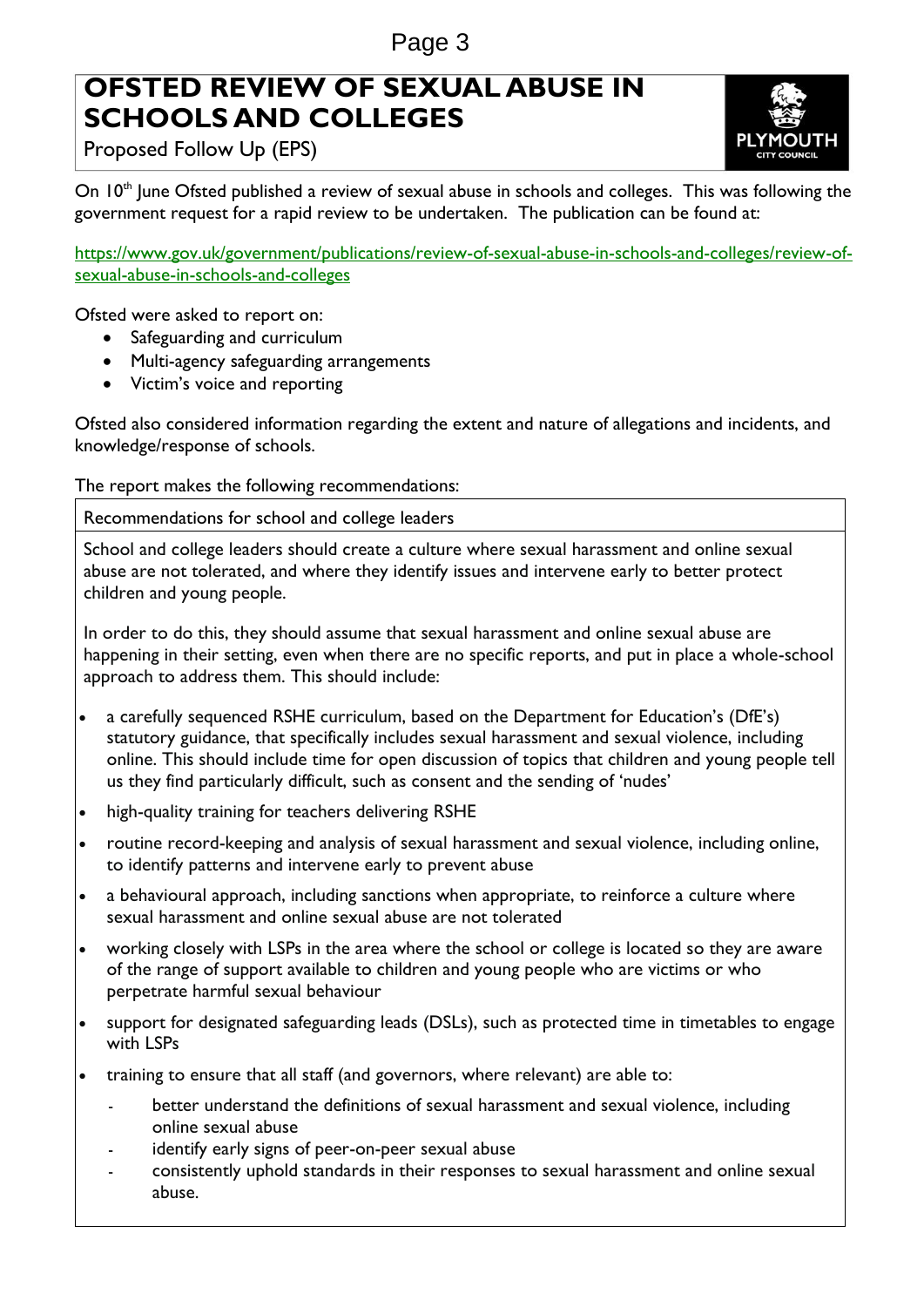### **Recommendations for multi-agency partners**

Multi-agency partners should:

 work to improve engagement with schools of all types in their local area, tailoring their approach to what their analysis (produced in partnership with schools/colleges and wider safeguarding partners) indicates are the risks to children and young people in their local area

## **Recommendations for government**

The government should:

- take into account the findings of this review as it develops the Online Safety Bill, so it can strengthen safeguarding controls for children and young people to protect them from viewing online explicit material and engaging in harmful sexual behaviour using social media platforms
- establish better coordinated arrangements between the Education and Skills Funding Agency (ESFA), Ofsted and ISI for how to deal with complaints that inspectorates receive about schools
- strengthen the 'Working together to safeguard children's guidance to make the involvement of all state and independent schools and colleges with LSPs more explicit, including their engagement in multi-agency safeguarding audits
- produce clearer guidance for schools and colleges to help them make decisions when there are long-term investigations of harmful sexual behaviour, or when a criminal investigation does not lead to a prosecution or conviction
- review and update the definitions of sexual abuse, including peer-on-peer, to better reflect the experiences of children and young people
- develop an online hub where all safeguarding guidance is in one place, with any updates clearly visible and ideally made in good time in the school year to aid planning
- in partnership with others:
	- develop a guide that helps children and young people know what might happen next when they talk to an adult in school or college about sexual harassment and sexual violence, including online sexual abuse
	- develop national training for DSLs
	- develop resources to help schools and colleges shape their RSHE curriculum
	- launch a communications campaign about sexual harassment and online sexual abuse, which should include advice for parents and carers

# **Everyone's Invited – published list of schools**

The Everyone's Invited webpage is referred to in Ofsted's review report. The webpage invites individual testimonials of the experience of rape culture. The website have now published a list of schools in the county who have been referenced in the testimonies submitted to the site. The Plymouth schools referenced in the list are:

- All Saints (opened 2013)
- Devonport High School (does not reference which school)
- Hele's
- Lipson Academy (academy status from 2011)
- Southway Community College (Closed 2001)
- **St Boniface**
- Stoke Damerel Primary
- Tor Bridge High (opened 2011)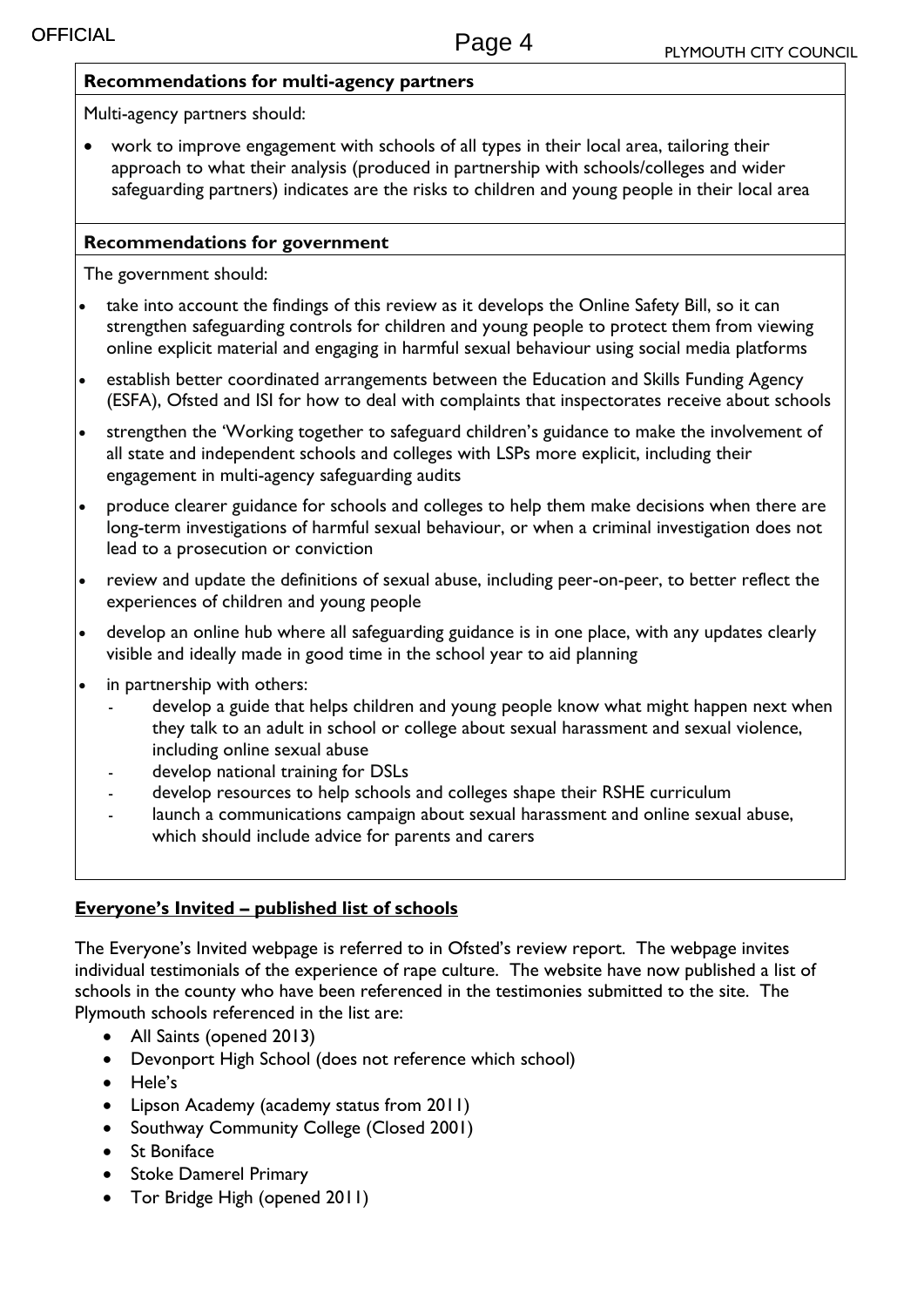However, it has not been possible to clarify whether the testimonies are with regard to incidents which happened in school or out of school in order to better understand young people's experiences. The website information is not presented in a way that enables this type of sort or search to be completed.

### **Next steps:**

Taking account of this information, the proposed follow up with schools and colleges is to address the following themes:

- Promoting engagement of schools and colleges in the findings of the Review Report and considering the follow up and assurance required (linking with Education Reference Group)
- Taking account of the information held by the EPS (and the LA) that may assist in local analysis of potential and actual risk for children and young people. For EPS this would include Ofsted complaints, general complaints, permanent exclusion/pupil movement data.
- Reviewing the implementation of the RHSE/PHSE curriculum during 2019/20 and working with schools (linking through PHSE Hub network) to review how local delivery of the curriculum meets the Ofsted recommendations.
- Contacting schools directly who have been named in order that the school leadership are aware in the event they are contacted directly, and also to engage those schools in considering the review findings.

In addition, working through the PSCP we can develop a follow up plan in partnership regarding the multi-agency response.

# **Proposed recommendations for follow up**

| <b>Action for Education, Schools and Colleges</b>                                                                                                                                                               | Lead/<br><b>Timescale</b>                                                                                                           |    |
|-----------------------------------------------------------------------------------------------------------------------------------------------------------------------------------------------------------------|-------------------------------------------------------------------------------------------------------------------------------------|----|
|                                                                                                                                                                                                                 | Engagement of schools and colleges in review findings<br>Letter to invite their engagement with Ofsted's Review report and findings | MZ |
| Request for Education Reference Group to consider review findings and identify<br>recommendations for follow up with schools and colleges, and lines of enquiry for<br>multi-agency partners. This may include: | <b>ERG Chair</b>                                                                                                                    |    |
|                                                                                                                                                                                                                 | Support sharing of good practice across schools and with partners                                                                   |    |
|                                                                                                                                                                                                                 | Work with ERG and PSCP regarding opportunity for Twilight sessions for school<br>leaders, DSL's and governors                       |    |
|                                                                                                                                                                                                                 | DSL Briefing to raise awareness of the Ofsted Review report. (01.07.2021 initial<br>briefing)                                       |    |
| $\bullet$                                                                                                                                                                                                       | Ensure schools have access to information on local services and support (eg<br>NSPCC and Barnardo's) through online information     |    |
|                                                                                                                                                                                                                 | School/MAT arrangements to support frontline workers                                                                                |    |
|                                                                                                                                                                                                                 | Consideration as to how a Trauma Informed approach underpins this work                                                              |    |
|                                                                                                                                                                                                                 | Consideration of how equalities and diversity is reflected in this work                                                             |    |
| Assurance request to all school leaders (letter) to ascertain:                                                                                                                                                  | <b>MZ</b>                                                                                                                           |    |
|                                                                                                                                                                                                                 | Ofsted Review report has been considered by the organisation                                                                        |    |
|                                                                                                                                                                                                                 | Review has been shared with Governors, particularly safeguarding governors                                                          |    |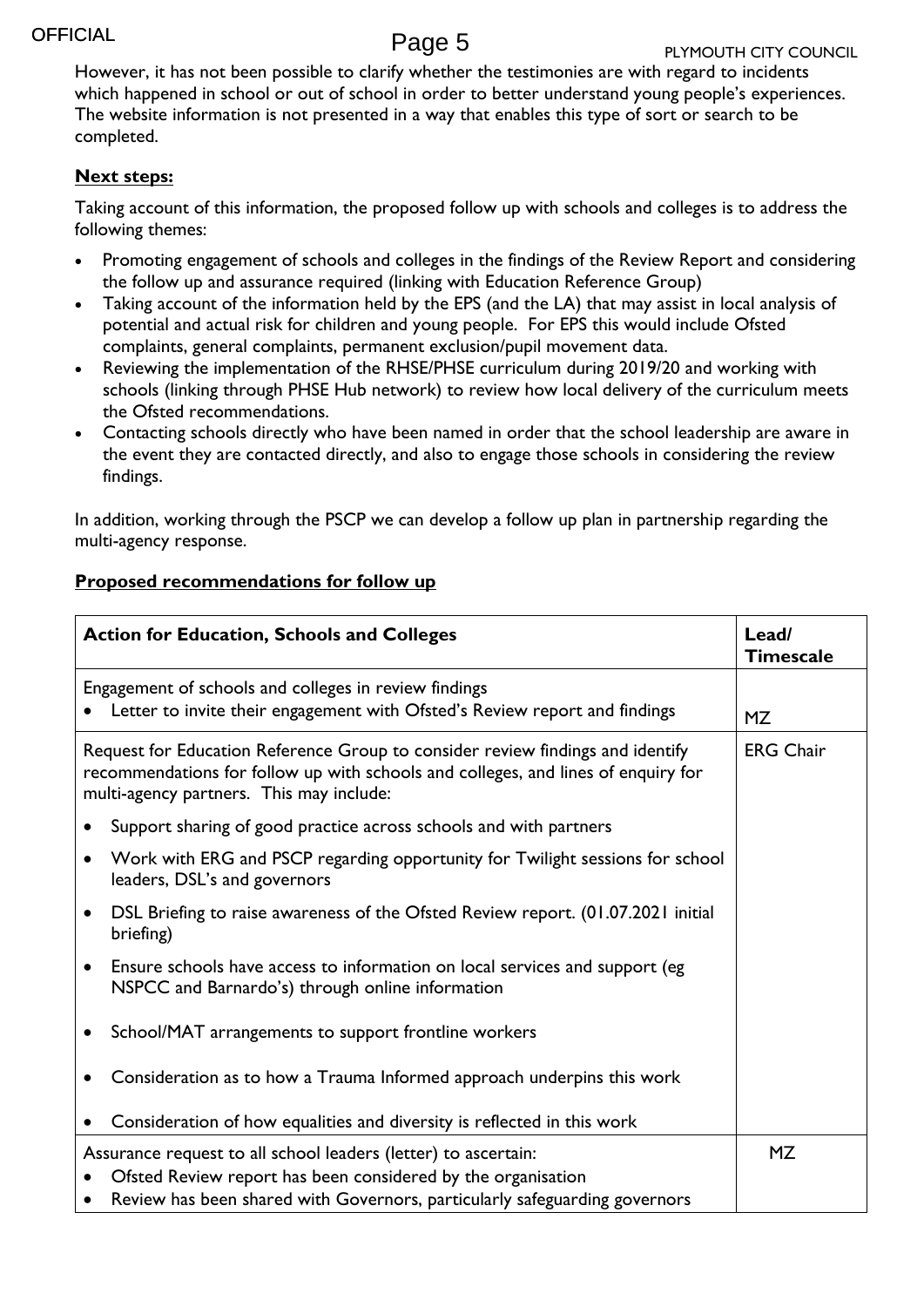| FICIAL<br>Page 6                                                                                                                                                                                                                                                                                                                                                                                                                                                                                                                                                  | PLYMOUTH CITY COUNCIL            |
|-------------------------------------------------------------------------------------------------------------------------------------------------------------------------------------------------------------------------------------------------------------------------------------------------------------------------------------------------------------------------------------------------------------------------------------------------------------------------------------------------------------------------------------------------------------------|----------------------------------|
| Intention to review school arrangements in light of review findings (including, for<br>example, whole-school curriculum awareness - RHSE, Science, English delivery).<br>Willingness to work in partnership to review data and information to support<br>$\bullet$<br><b>PSCP</b> activity                                                                                                                                                                                                                                                                        |                                  |
| S175/157 audit for 2021 include a question to seek assurance that schools are<br>confident that they have suitable arrangements in place for pupils to report sexual<br>abuse concerns freely. The audit asks schools to provide evidence on measures put<br>in place and any improvement actions identified.                                                                                                                                                                                                                                                     | IM<br>Summer<br><b>Term 2021</b> |
| Review of available data in Education, Participation and Skills<br>Ofsted complaints<br>Complaints to LA<br>Reasons for permanent exclusion/managed moves for pupils<br>Consideration of how emerging information in the LA can be raised and monitored<br>with a school (eg PLA meeting).                                                                                                                                                                                                                                                                        | JR/IM                            |
| Review of data held by EPS with regard to school engagement in implementation of<br>the RSHE curriculum<br>Explore whether PHSE Hub can support a review with schools of how the delivery<br>of RSHE curriculum meets the recommendations in the Ofsted report.                                                                                                                                                                                                                                                                                                   | <b>MH</b>                        |
|                                                                                                                                                                                                                                                                                                                                                                                                                                                                                                                                                                   |                                  |
| For those schools who have been included in the Everyone's Included list:<br>Communication to school leadership to advise that the information is published<br>$\bullet$<br>and explain the limited information available about named schools.<br>Highlight that all school leaders are being encouraged to engage with the Ofsted<br>$\bullet$<br><b>Review</b><br>Encourage individual schools to consider their own review to the review findings,<br>in order to be confident to respond in the event that queries arise from the<br>publication of the list. | <b>MZ</b>                        |
| For those schools on the Everyone's Included list:                                                                                                                                                                                                                                                                                                                                                                                                                                                                                                                | JR/IM                            |
| EPS will check data held regarding<br>Complaints<br>Permanent exclusions/ managed move                                                                                                                                                                                                                                                                                                                                                                                                                                                                            |                                  |
| This is in order to confirm whether there has been any cause for concern raised<br>regarding sexual abuse or linked themes for children and young people.                                                                                                                                                                                                                                                                                                                                                                                                         |                                  |
| Consideration as to whether information can be gathered from the Everyone's<br>Included website to help with our local understanding of the testimonies shared.                                                                                                                                                                                                                                                                                                                                                                                                   | <b>LADO</b>                      |

**OFFICIAL** 

| Wider work with multi-agency partners                                                                                                                 |                 |
|-------------------------------------------------------------------------------------------------------------------------------------------------------|-----------------|
| PSCP Quality Assurance Sub group consideration of the Ofsted Review and actions<br>arising across multi-agency partners to support response planning. | <b>PSCP QAS</b> |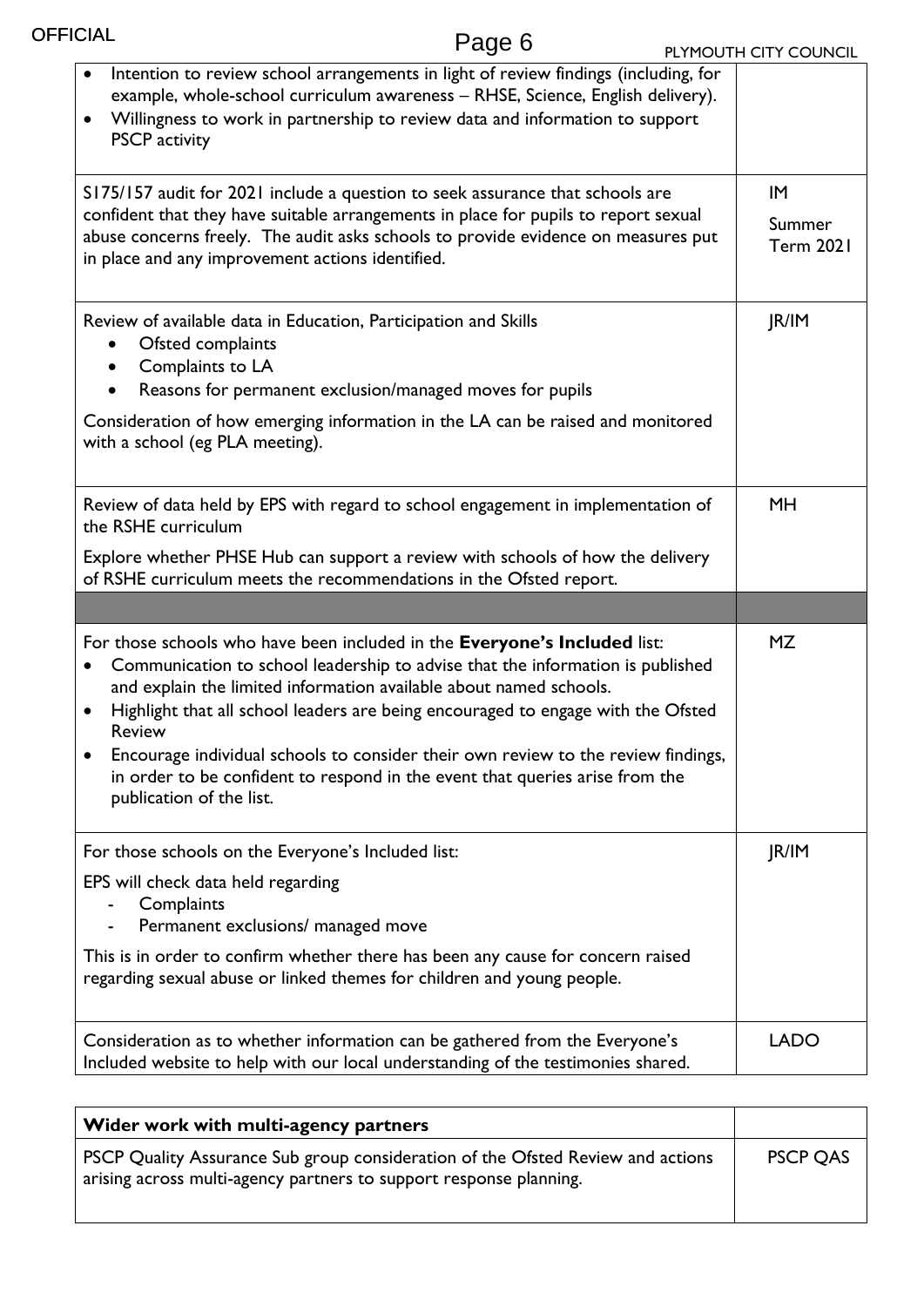| Participation work with families, parents and carers to develop an engagement plan                                                                                                                                                     | <b>PSCP</b>                   |
|----------------------------------------------------------------------------------------------------------------------------------------------------------------------------------------------------------------------------------------|-------------------------------|
| considering:<br>• Awareness raising and conversation regarding Ofsted Review findings<br>• Advice and support for parents and carers when concerns arise<br>• Consideration of acceptable and unacceptable behaviours of young people. | Together<br>for<br>Childhood? |

## **RSHE Curriculum Initial Feedback (from Michael House)**

### **Local Authority Duties**

Our duties were to prepare schools for the implementation of the statutory guidance. This included policy, educational programmes and the procedures which schools undertake regarding this area of the curriculum. This duty is part of our commitment to raise standards, aspiration and achieving for children and young people in Plymouth and to increase health, wellbeing and reduce health inequalities.

RSHE has a wide scope, and there are many Plymouth Health and Wellbeing related performance indicators that this area of the curriculum potentially supports. The breadth includes obesity, teenage pregnancy, crime, community cohesion, e-safety and other areas.

In terms of the local authority role, there is not much distinction between maintained schools and academies. The PSHE Hub is a partnership with PTSA and open to all. Our Healthy Child Quality Mark is a traded offer and therefore open to all.

### **Implementation of these duties by EPS:**

Our team broadly did three things:

1. Preparation: We prepared schools for the introduction of statutory Relationships Education, Relationships and Sex Education (and Health Education), RSHE for short. This took the form of:

'A Series of PSHE Hub Meeting sessions, taking schools through the 'Roadmap to Implementation'. This took place in 2019 and 2020.

- 2. Support: We supported schools in targeted way via:
	- a. CPD sessions to individual schools
	- b. Consultation support for individual schools / Parents etc
	- c. Production of a self-assessment document relating to the DfE's 'Assessment of Preparedness' request, following the relaxation of the September 2020 implementation date (due to Covid and DfE asking schools to concentrate on the Emotional and Mental Health aspects of RSHE).
	- d. Ongoing signposting to relevant training, support and tools (e.g. PSHE Association), in-house CPD and via the RSE Hub (Bristol).
	- e. Delivery of the Wellbeing Return to Education programme (commissioned to 'The Zone').
- 3. Scrutiny: Evaluation of school's RSHE / PSHE Programmes via:
	- a. The Healthy Child Quality Mark programme
	- b. Safeguarding Reviews
	- c. Consultation support to individual schools

Consideration of information held by EPS:

 The Healthy Child Quality Mark has some information regarding what schools RSHE / PSHE Programmes and delivery methods are (also how they consulted families to tailor their programmes – Tailoring the programmes to meet the needs of children and young people will be a key ask that Ofsted will use to scrutinise RSHE implementation, going forward – especially as many schools now utilised the 'Jigsaw' scheme of work thus potentially have the same programme content). HCQM